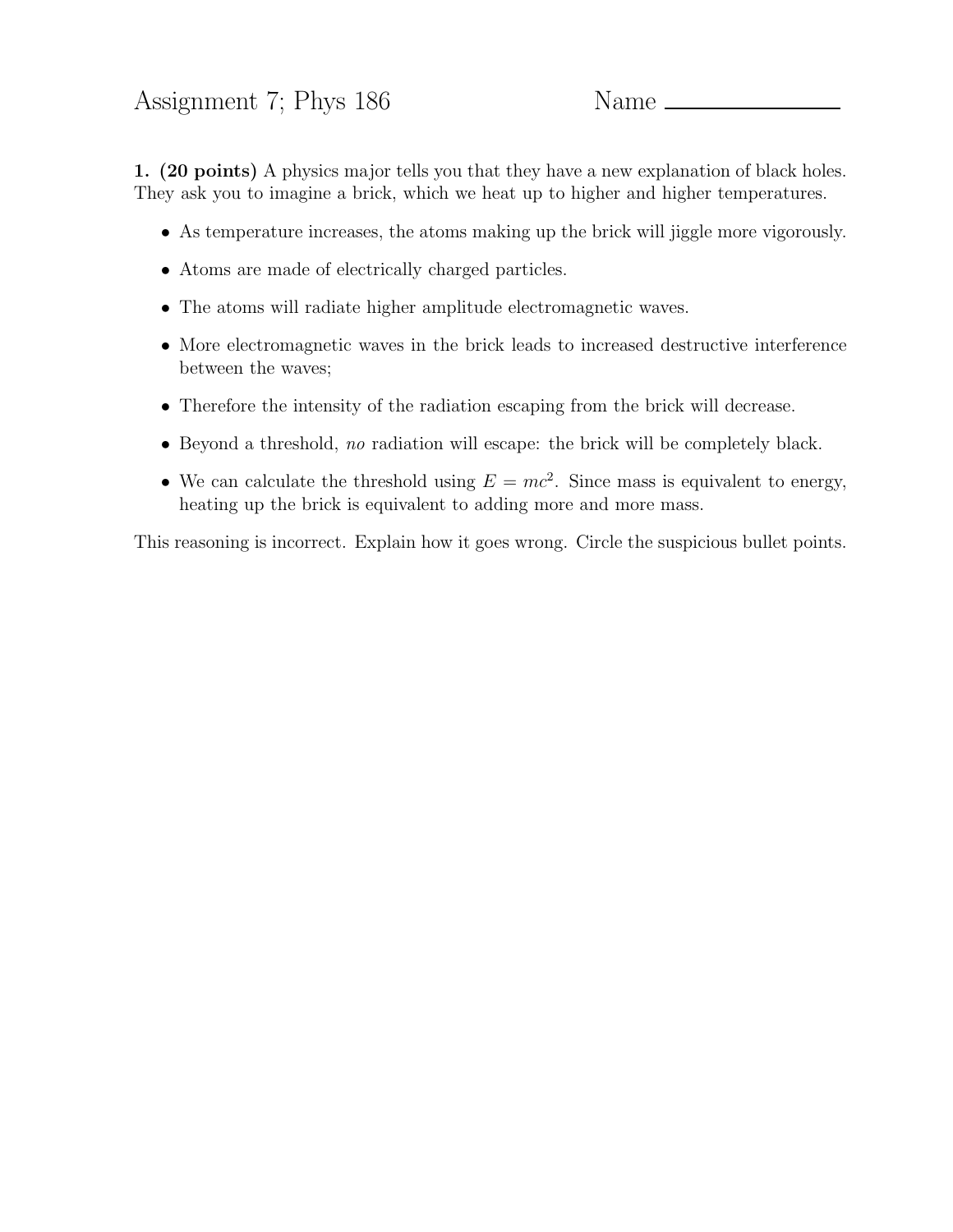2. (30 points) For the following, you will need the expression for the radius of the event horizon of a black hole that we derived.

(a) One way to get a black hole is to squeeze lots of mass into a very small volume. Almost all the mass of a Hydrogen atom is squeezed into the very small volume of a proton. Are protons dense enough to be black holes? Answer this question by using reasonable numbers about protons you can look up. Write down the sources of your numbers.

(b) You stand such that your lower legs, with mass 5.0 kg, is at the event horizon of a 30 solar mass black hole, and your 5.0 kg head is just 1.0 m further away from the horizon. Find the difference between the gravitational forces felt by your head and your lower legs. What effect on you would this difference in forces have? (Math hint: When  $d \ll r$ ,  $\frac{1}{r^2}$  $\frac{1}{r^2} - \frac{1}{(r+1)}$  $\frac{1}{(r+d)^2} \approx \frac{2d}{r^3}$  $\frac{2d}{r^3}$ .)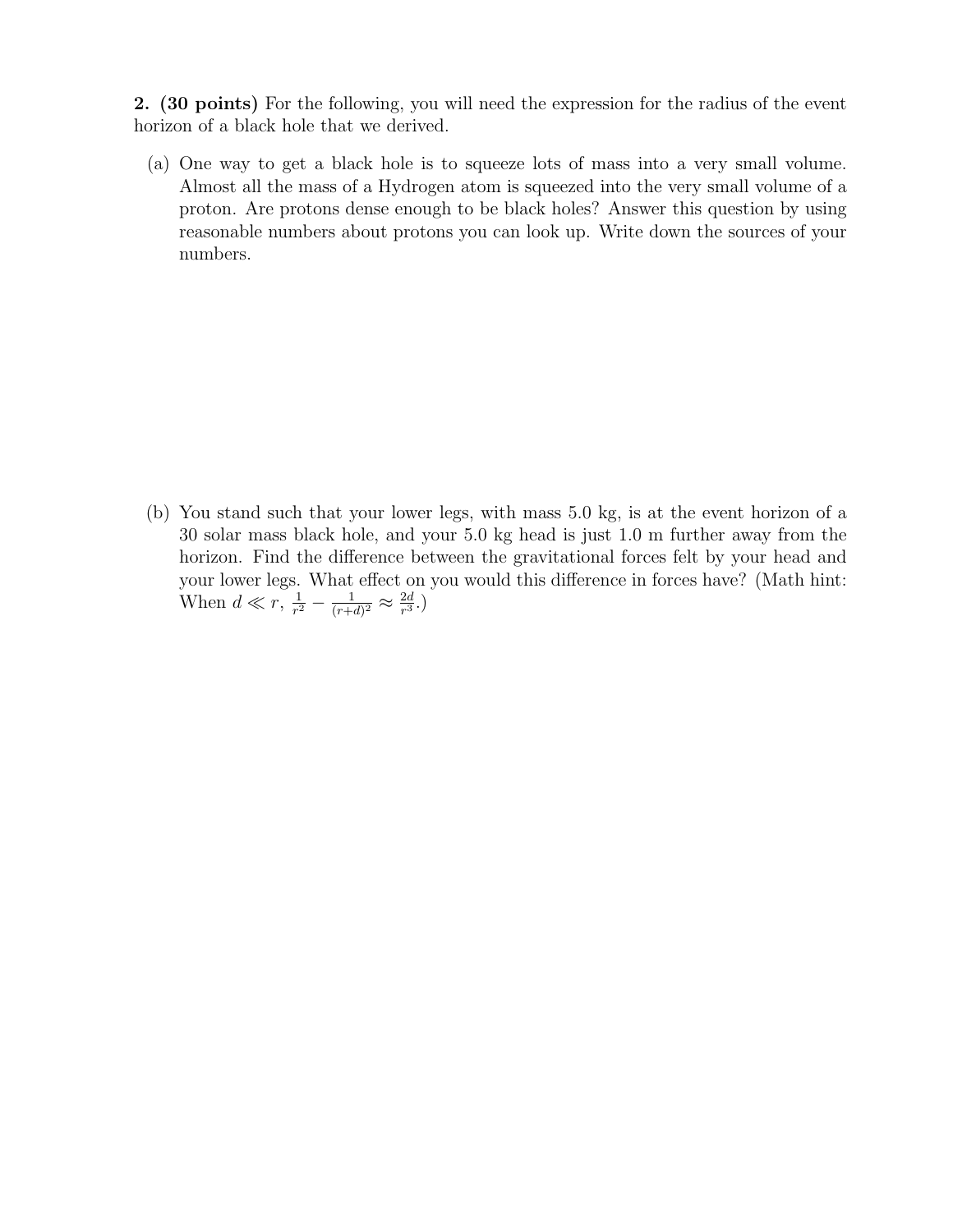- 3. (30 points) Let's do half-lives.
	- (a) You have friend who is not a science major. She tells you that quantum mechanical events cannot be truly random. After all, randomness implies unpredictability, but physicists make precise predictions using quantum mechanics. Given the half-life, they can tell you exactly what amount of a radioactive sample will remain after a certain time. Given the energy of photons emitted from a light source, they can calculate the interference pattern observed when a diffraction grating is placed between the source and a screen. Correct your friends' misconceptions and explain what the role of randomness in quantum mechanics is.

(b) You have a 10.0 kg block of radioactive material A, and at time  $t = 0$ , you start with all 10 kg being pure A. Sketch a graph of the amount of  $A$  that remains in the block over time. The half-life of A nuclei is 5.0 days.

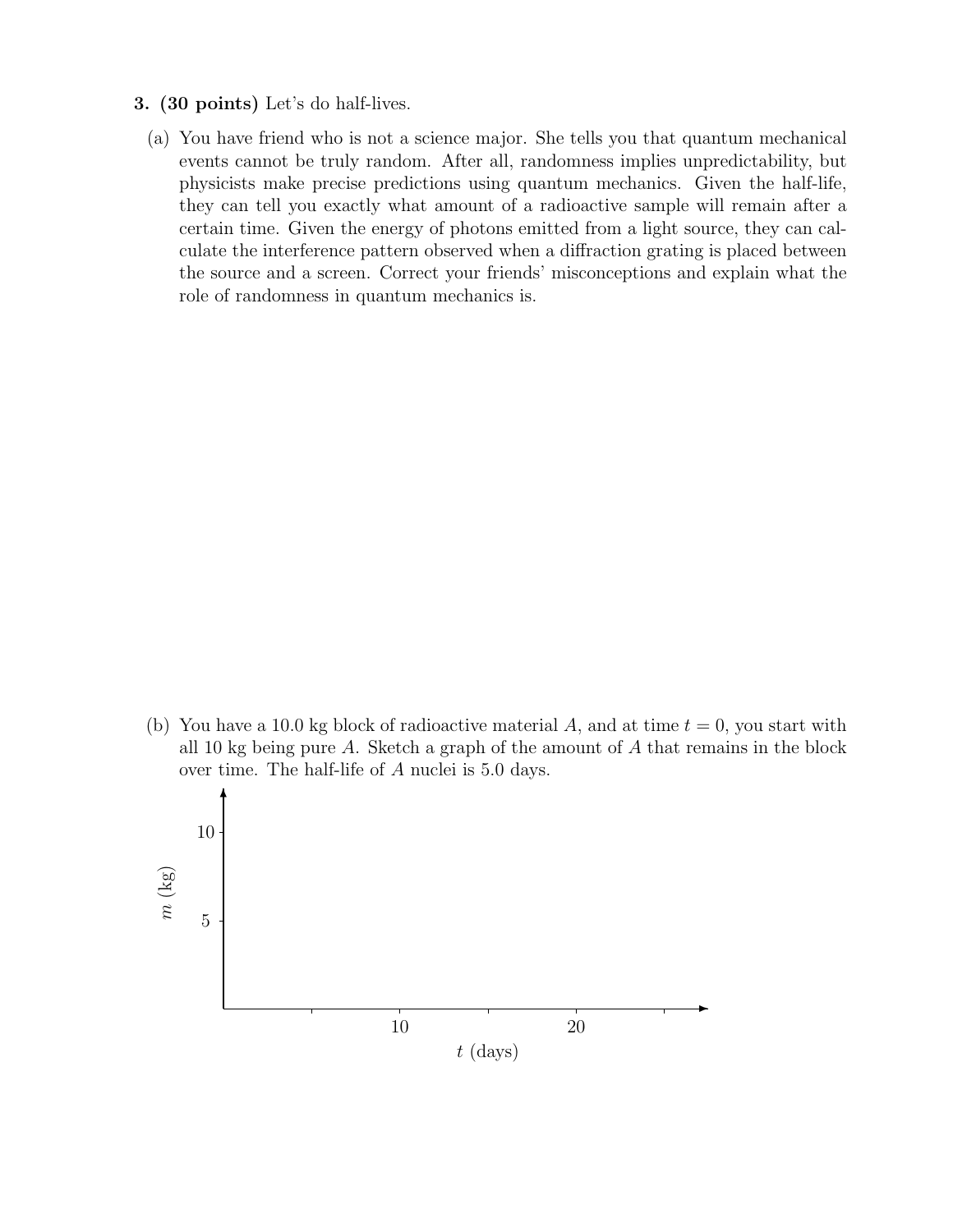- (c) Pick, from among the following, the correct expression for the amount of A remaining over time. Here  $\tau = t_{1/2}/\ln 2,$  and  $m_0 = 10$  kg.
	- (a)  $m = m_0 \cos \frac{t}{\tau}$ (b)  $m = m_0 \left( 1 - \frac{t}{\tau} \right)$
	- τ  $\setminus$
	- (c)  $m = m_0 \ln \frac{t}{\tau}$
	- (d)  $m = m_0 e^{-\frac{t}{\tau}}$
	- (e)  $m = \frac{m_0}{\sqrt{1-(\frac{t}{\tau})^2}}$
- (d) What is m at  $t = 9.0$  days?